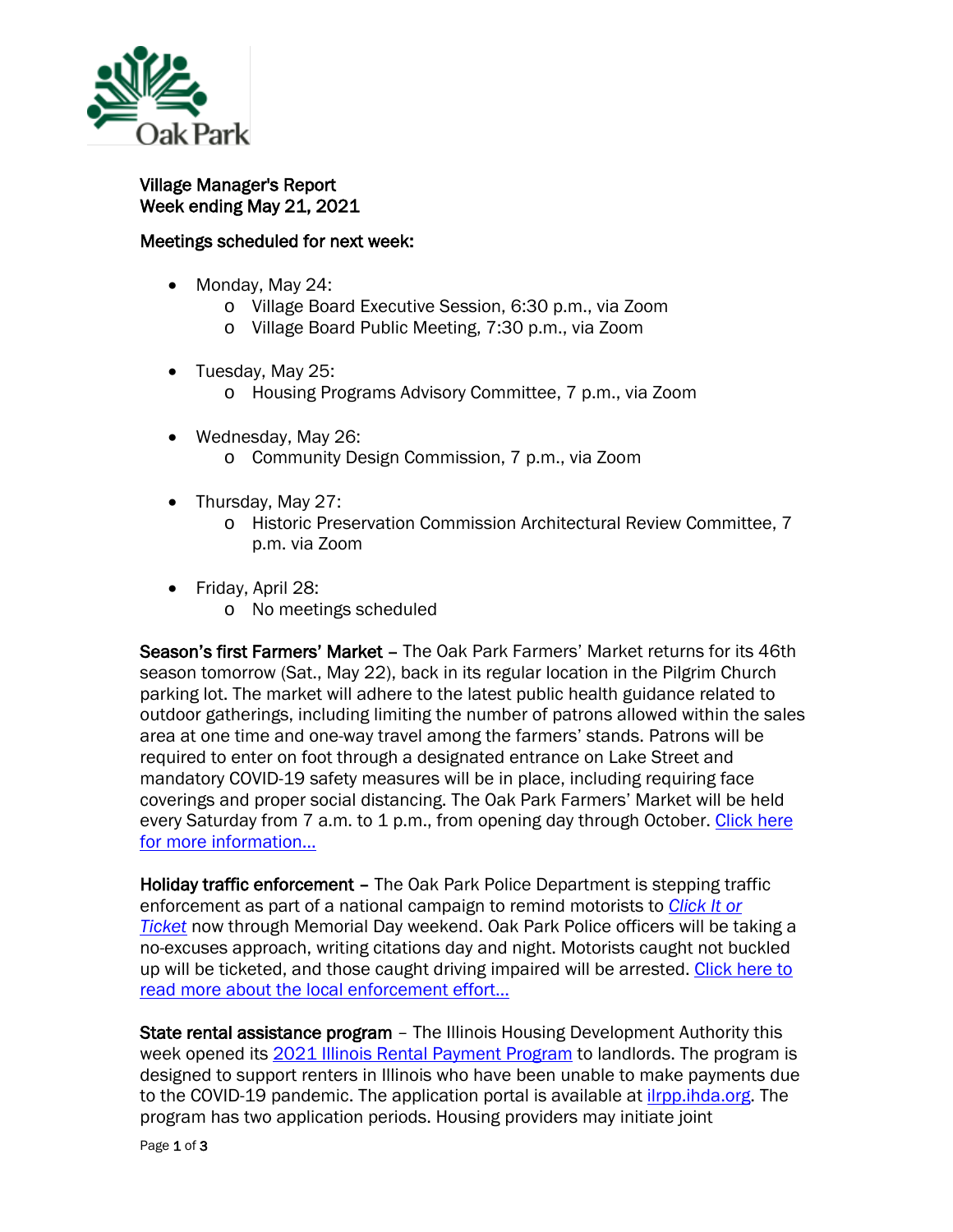applications with tenants through June 7. Tenants will then have until June 14 to complete their portion of the landlord-initiated application. Tenants also may initiate their own application from June 9 through June 28, with landlords given until July 6 to complete their portion of the tenant-initiated application. Click here to review the [program brochure…](https://www.oak-park.us/sites/default/files/456678891/2021-05-20-illinois-rental-payment-brochure-rogram-ihda.pdf)

Vehicle license sales - Since vehicle licenses went on sale this month, more than 2,100 had been sold through yesterday (May 20), capturing about \$174,700 in revenue to help fund public services. It is too early to tell if sales of 2021/2022 vehicle licenses will rebound to pre-pandemic levels when renewals typically exceed 20,000 by the fall. Last year, the mid-July deadline was extended to mid-September due to the pandemic. Of the 2021/2022 vehicle license sales to date this month, more than 96 percent were via the online system, a trend that has been growing steadily since the option became available. This is the third year vehicle licenses have been virtual and a physical window decal not required. Every Oak Park resident who owns or leases a motor vehicle is required to purchase a local license before July 15 to get the lowest rate, which increases by \$20 after the deadline. Parking enforcement officers use remote electronic recognition technology to scan license plates to ensure compliance.

New business licenses – Eight new businesses were licensed to open in Oak Park in April, six of them home-based. These latest licenses bring the number of new businesses opened here in 2021 to 23. New businesses that opened in April include *Snoopy's* restaurant, 6317 North Ave.; home-based arts studio with online sales *Designed by Daedalus*, 850 N. Cuyler Ave.; home-based kitchen *Lyman Avenue Bakery*, 1117 Lyman Ave.; home-based kitchen *Lit Cake Bakery*, 949 Mapleton Ave.; home-based kitchen *Pain De Chicago*, #2, 204 Superior St.; online broker *Boyd Insurance Group*, 1101 Lake St., Suite 405E; home-based service agency *All Sufficient Home Care*, 1139 Garfield St.; and home cottage business *Prairie School Coffee*, 1129 S. Clinton Ave.

Catalytic converter thefts - Oak Park Police are reporting an uptick in thefts of catalytic converters, the vehicle emissions exhaust component that contains precious metals thieves can sell. The thefts typically take only minutes and leave vehicle owners with a costly repair bill. Police recommend parking in a garage or well-lit area when possible. And if you hear what sounds like power saw noise, especially at night, call 911 immediately. Owners also can have a mechanic install a security device that makes the converter harder to steal. [Click here to watch a VOP-TV video about](https://youtu.be/W0AdojKAbA8)  [catalytic converter thefts and prevention…](https://youtu.be/W0AdojKAbA8)

Oak Park Avenue improvements – Two-way traffic on Oak Park Avenue could return today (May 21) between Van Buren and Jackson streets unless weather interferes with ongoing street restoration. Crews currently are installing new water service lines between Randolph and Madison streets. This work may require completely closing this section of Oak Park Avenue temporarily as water service lines are connected to individual properties on each block. In the meantime, traffic continues to be limited to northbound travel through this section during work hours. Sewer lining between Harvard Street and Roosevelt Road continues to require some night work, which can